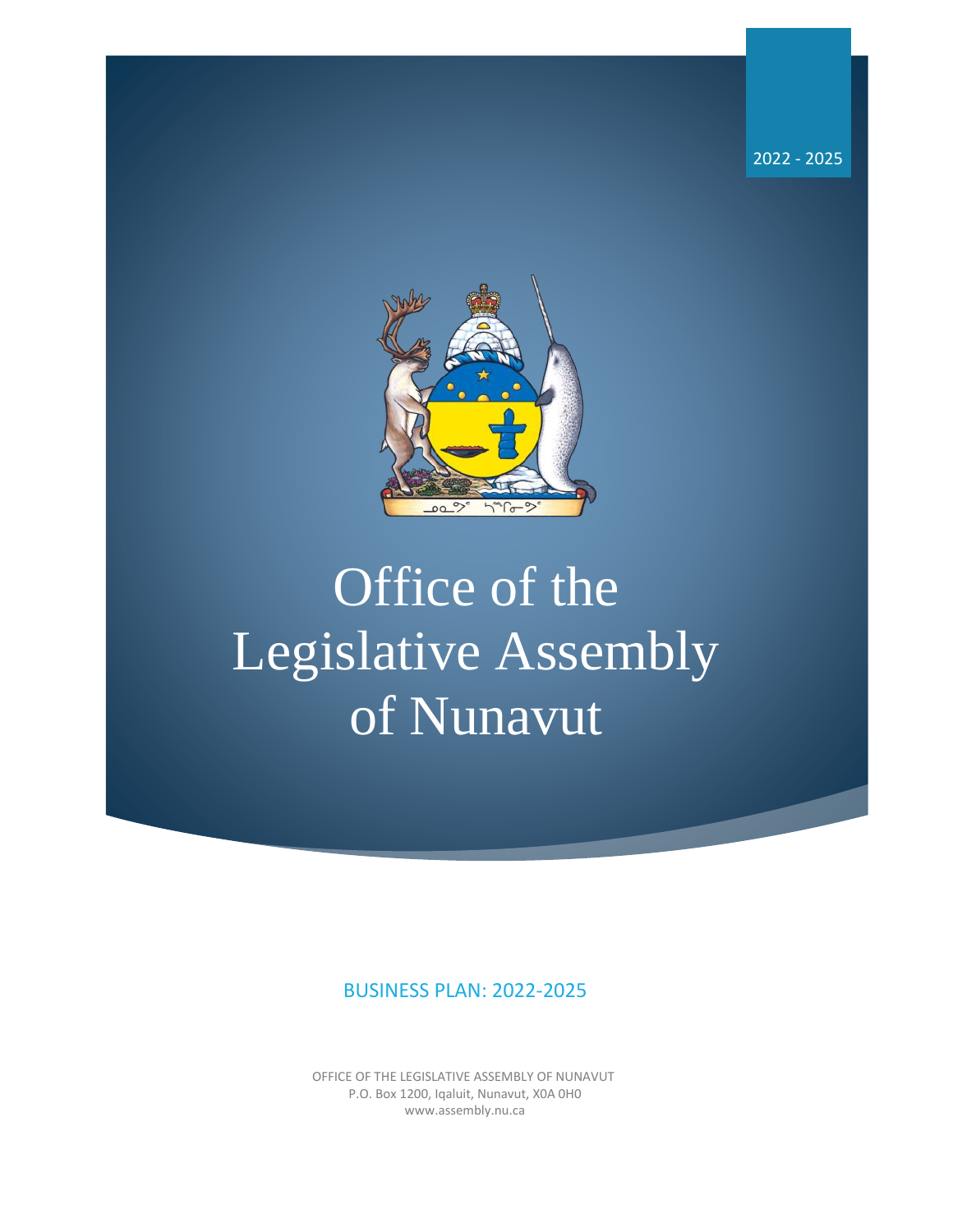## **Table of Contents**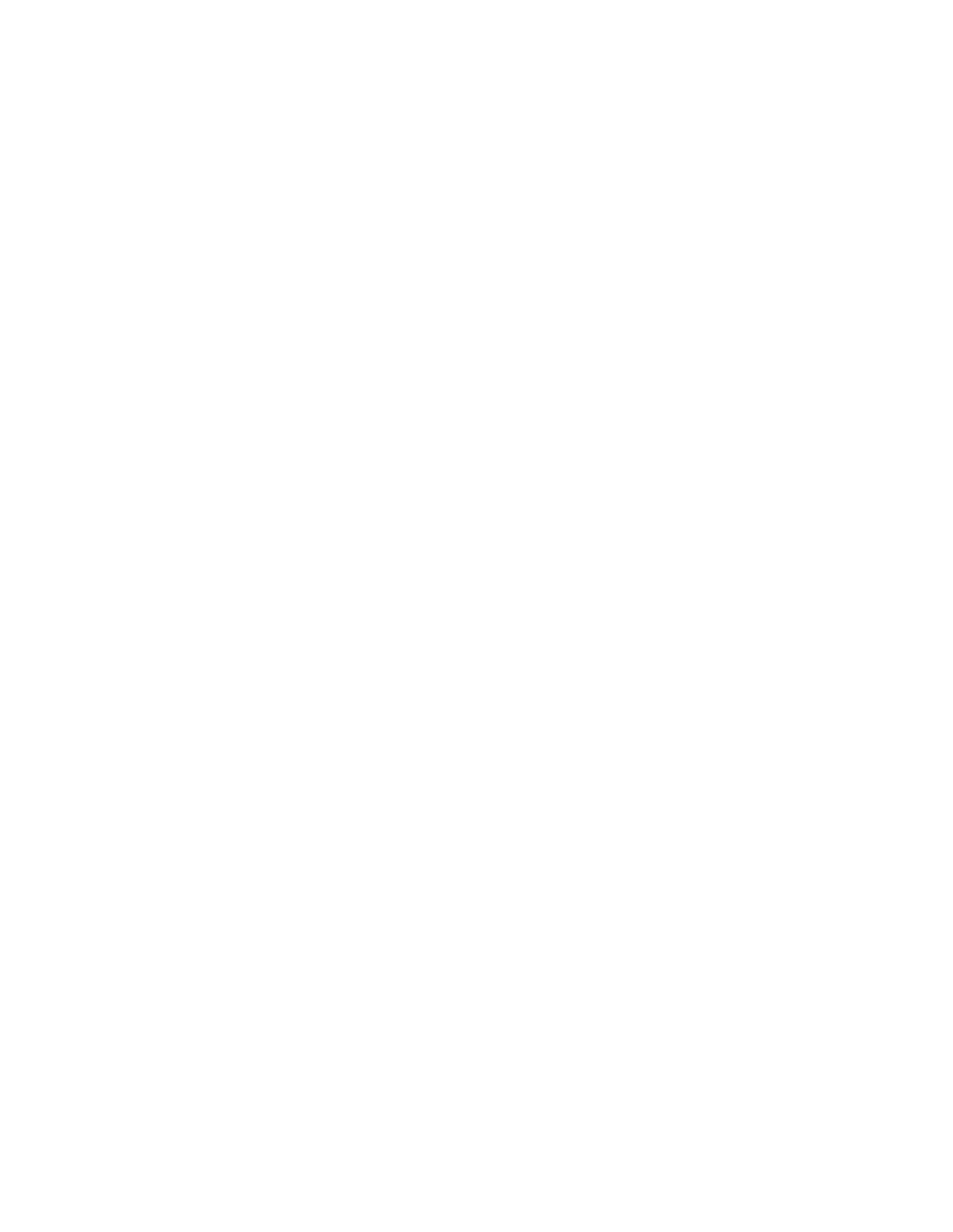*This page is purposely blank*

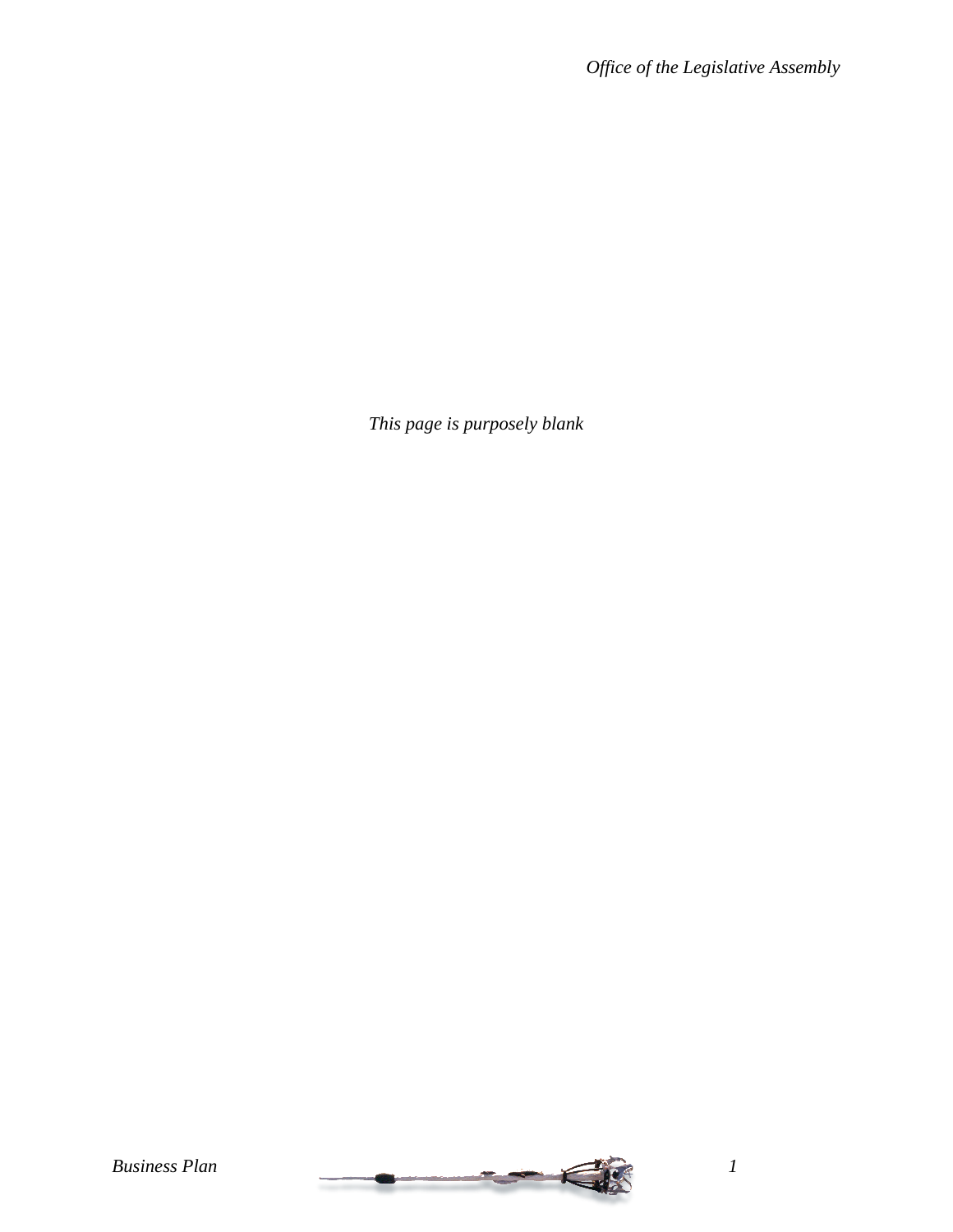

<span id="page-4-0"></span>

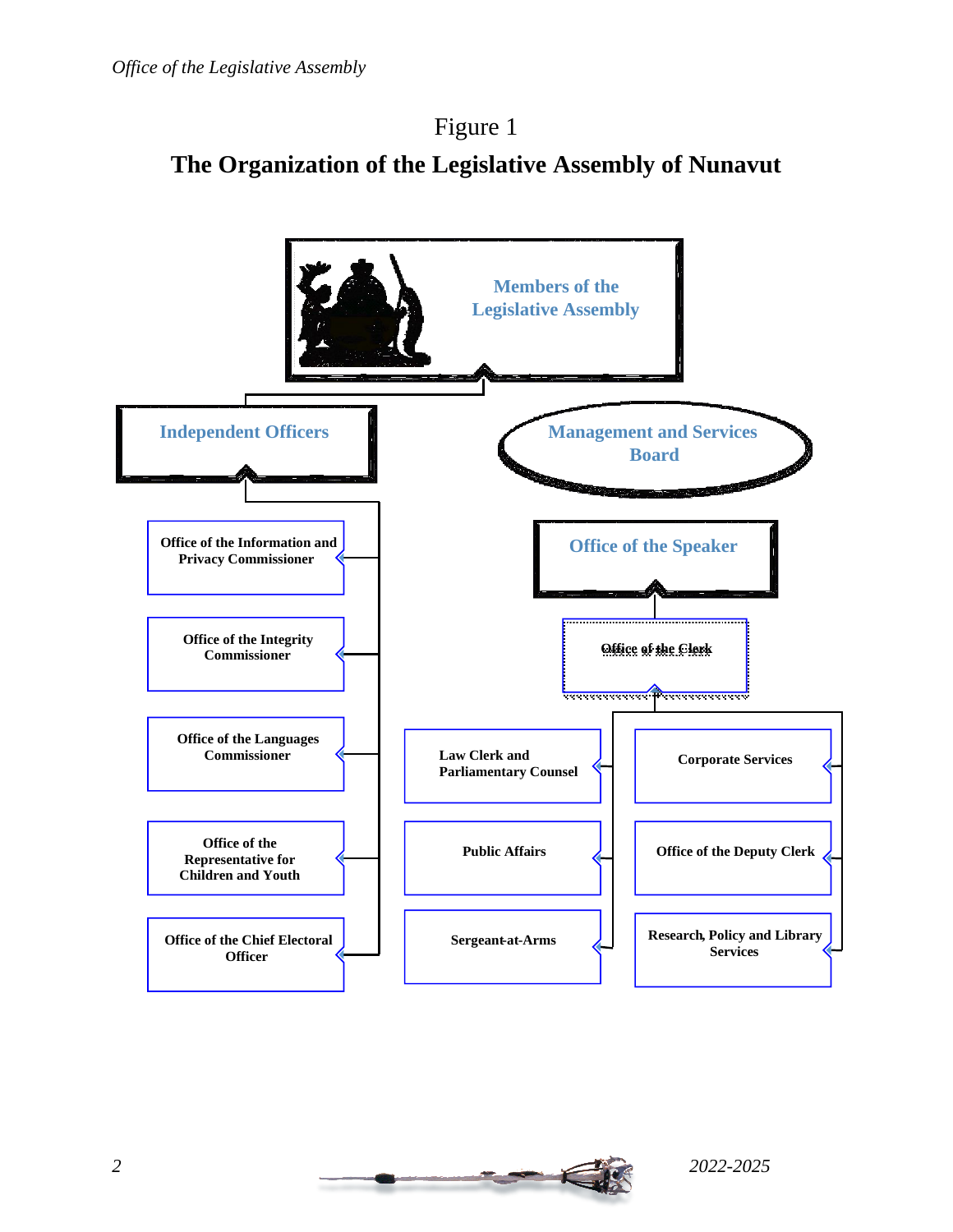# <span id="page-5-0"></span>**CORE BUSINESS**

|                                                                | <b>Budget</b> (\$000) |           |           |           |  |  |
|----------------------------------------------------------------|-----------------------|-----------|-----------|-----------|--|--|
|                                                                | 2021-2022             | 2022-2023 | 2023-2024 | 2024-2025 |  |  |
| <b>Assembly Operations</b>                                     | 9,211                 | 9,151     | 9,151     | 9,151     |  |  |
| <b>Expenditures on Behalf of Members</b>                       | 12,225                | 13,885    | 13,885    | 13,885    |  |  |
| Support to Independent Officers of<br>the Legislative Assembly | 7,334                 | 6,009     | 6,154     | 6,154     |  |  |
| <b>TOTAL</b>                                                   | 28,770                | 29,045    | 29,190    | 29,190    |  |  |

The Office of the Legislative Assembly focuses on the following lines of core business:

# <span id="page-5-1"></span>**Assembly Operations**

Canada's Westminster system of parliamentary democracy requires a rigorous separation of powers between the legislative, executive and judicial branches of government. Fostering effective and collegial working relationships with the executive branch of government, while ensuring the independence of the Legislative Assembly, is essential. Nunavut's consensus style of governance calls upon us to serve Members in a manner that respects the character of the institution. We acknowledge that, by its very nature, the Legislative Assembly is a political arena in which diverse positions and perspectives are articulated.

The operations of the Office of the Legislative Assembly are established pursuant to the *Legislative Assembly and Executive Council Act*. This line of business supports the primary purpose of the Assembly - a functional legislative process. Consistent with the governance traditions of Northern Canada and established principles of parliamentary democracy, we work to ensure that the business of the House is conducted in compliance with the *Rules of the Legislative Assembly of Nunavut*, the *Legislative Assembly and Executive Council Act* and certain statutory requirements of the *Nunavut Act*. We provide support to the Office of the Speaker and Members in the Chamber, committees, caucuses and constituencies.

The Standing and Special Committees of the Legislative Assembly fulfill important functions in the legislative process. The consideration of proposed legislation ensures that Bills are scrutinized before becoming law. Public hearings provide an opportunity for individuals and organizations to express their views and concerns on matters of public policy.

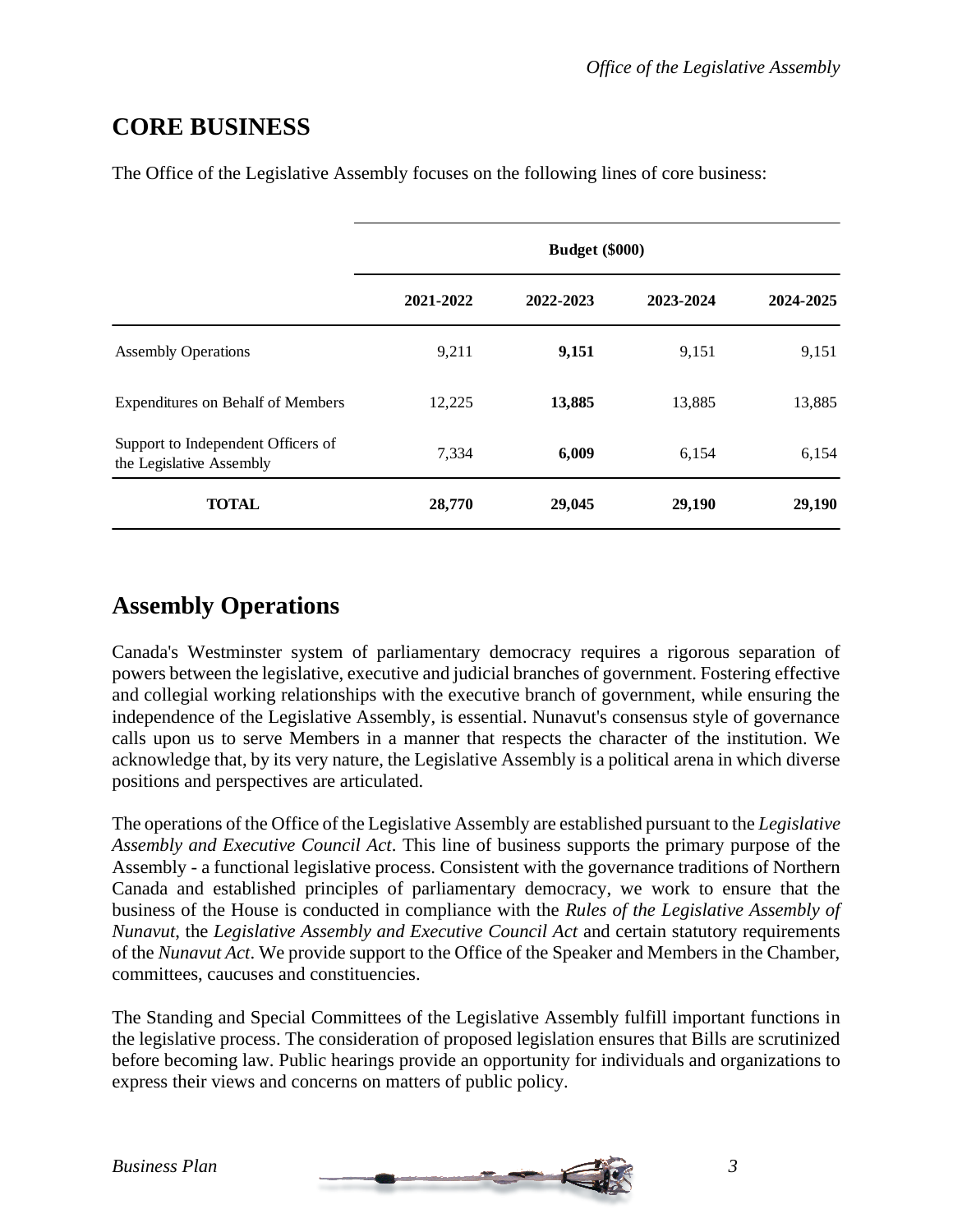#### *Office of the Legislative Assembly*

Committees perform an oversight function with respect to departmental expenditures and initiatives and can undertake detailed examinations of different subject areas. Caucus meetings allow Members to address matters related to the scheduling of House business, in addition to other issues that arise. Members are a direct link in their constituencies between Nunavummiut and their government. Members advocate for the needs of their communities and articulate the concerns and aspirations of their constituents.

## <span id="page-6-0"></span>**Objectives**

- To provide quality support to the Management and Services Board, the Speaker and Members of the Legislative Assembly in the conduct of their duties as Nunavut's elected representatives;
- To ensure that the legislative process is conducted in accordance with our statutory and procedural authorities; and
- To provide the public with information regarding House and committee proceedings.

| <b>Budget</b> (\$000)<br>2021-22<br>2022-23<br>2023-24<br><b>Programs</b> | 2024-25 |
|---------------------------------------------------------------------------|---------|
|---------------------------------------------------------------------------|---------|

| <b>Office of the Clerk</b><br>1,415<br>1,380<br>1,380 | 1,380 |
|-------------------------------------------------------|-------|
|-------------------------------------------------------|-------|

- The provision of advice and support to the Speaker, Members, Caucus and Committee Chairs on matters of Parliamentary procedure and privilege;
- The maintenance of the papers and records of the Legislative Assembly;
- The co-ordination of Committee and Caucus scheduling and meetings of the Legislative Assembly;
- The protection of the dignity and decorum of the House by the Sergeant-at-Arms; and
- The provision of a safe, aesthetically pleasing and culturally appropriate working environment for Members and Assembly employees.

| <b>Office of the Speaker</b> | 280 | 385 | 385 | 385 |
|------------------------------|-----|-----|-----|-----|
|------------------------------|-----|-----|-----|-----|

- Support to the Office of the Speaker in the execution of the office-holder's duties as the official representative of the Legislative Assembly and Chair of the Management and Services Board;
- Support to the Office of the Speaker with respect to Nunavut's participation in national and international events of the Commonwealth Parliamentary Association; and
- Support to the Office of the Speaker in the execution of the office-holder's duties as Chairperson of the Order of Nunavut Advisory Council.

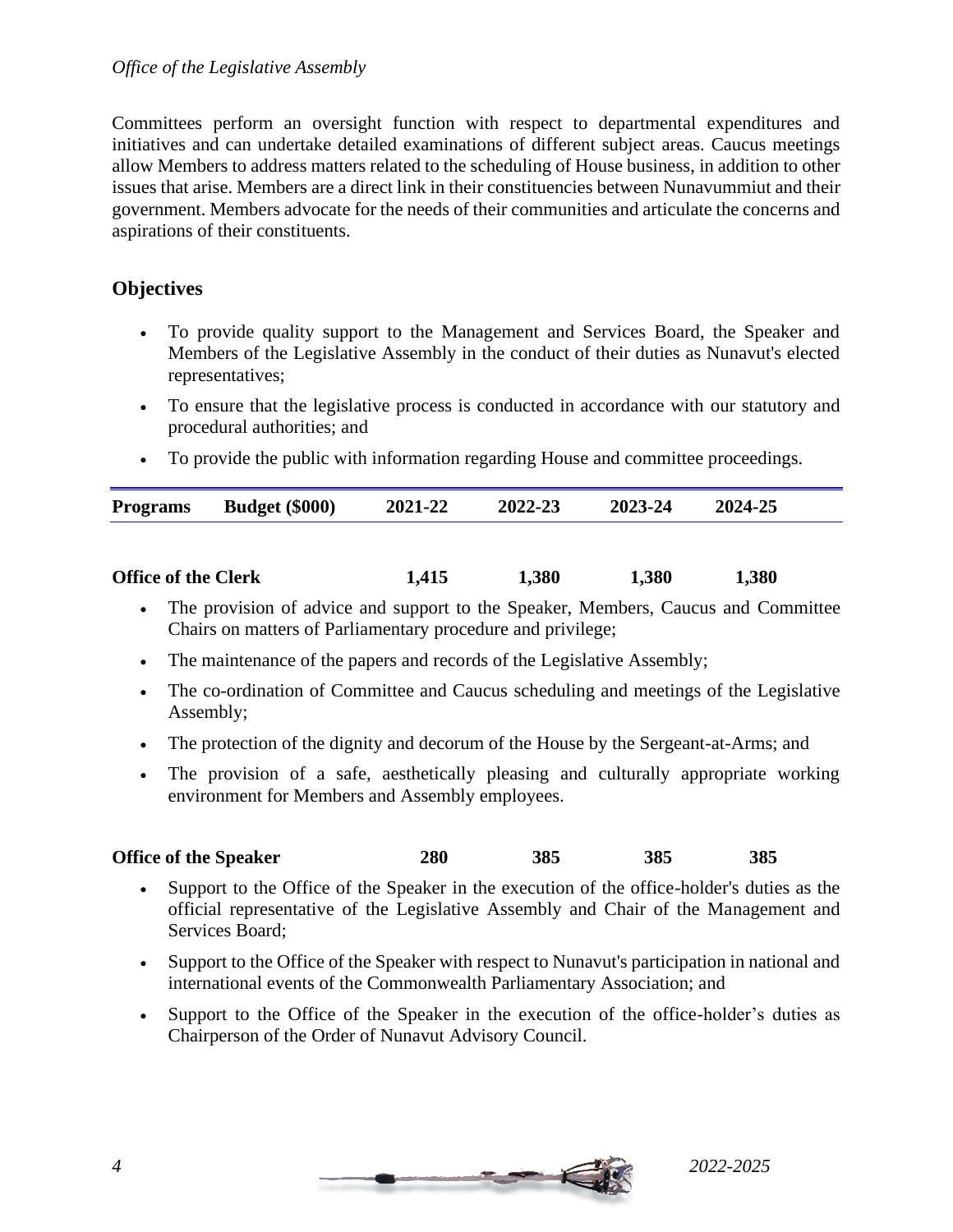### **Sessional Administration 2,435 2,425 2,425 2,425**

- The production of *Hansard*;
- The holding of sittings of the House;
- The provision of the services of the Law Clerk and Parliamentary Counsel; and
- The provision of interpretation and translation services for House and caucus proceedings.

#### **Standing and Special Committee Administration 680 725 725 725**

- The provision of interpretation and translation services for Standing and Special Committee proceedings; and
- The holding of committee meetings and televised hearings.

#### **Research, Policy and Library**

| <b>Services</b> | 1,036 | 1,017 | 1,017 | 1,017 |
|-----------------|-------|-------|-------|-------|
|                 |       |       |       |       |

- The provision of research services for individual Members, the Management and Services Board and Standing and Special Committees;
- The preparation of committee correspondence, reports, news releases and other documents;
- The preparation of correspondence, reports and other documents for the Office of the Legislative Assembly; and
- The provision of information and reference services by the Nunavut Legislative Library to Members, officers and employees of the Legislative Assembly, Government of Nunavut departments and other clients.

#### **Public Affairs 50 50 50 50**

- The promotion of the Legislative Assembly through the public tour program and the production of promotional products, information materials and brochures;
- The administration of the Legislative Assembly Page Program;
- Maintenance of the Legislative Assembly's art collection;
- The planning and hosting of special events, ceremonies and unveilings;
- The management of liaison with northern and national media organizations.

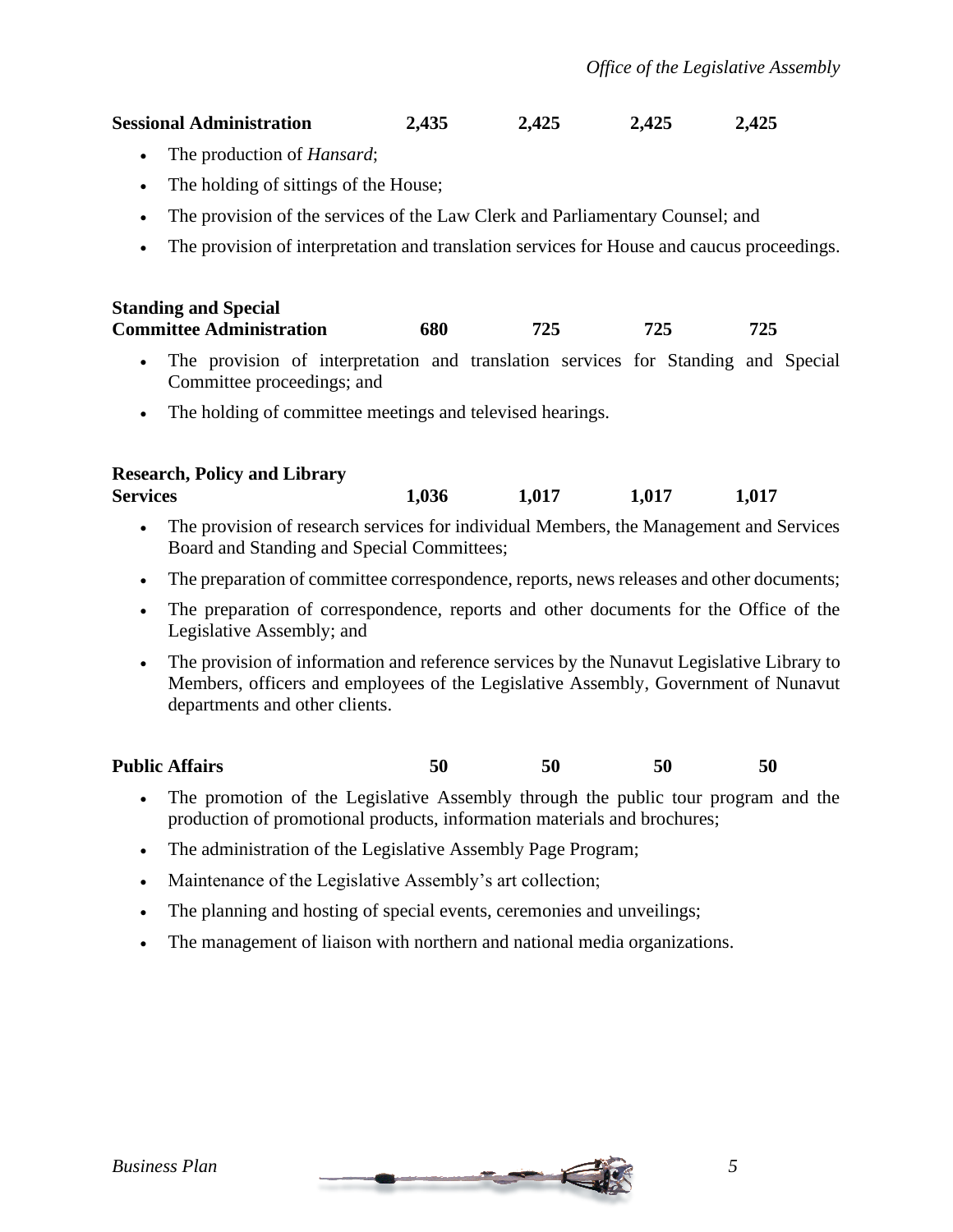## **Corporate Services 3,315 3,169 3,169 3,169**

- The administration of the financial management and human resources functions of the Office of the Legislative Assembly;
- The administration of Members' indemnities, allowances, expenses and benefits;
- The administration of retiring allowances for Members;
- The delivery of specialized Members' services in the area of constituency office operations, sessional and committee travel support;
- The management of the Legislative Assembly Precinct and tangible assets;
- The maintenance of the Legislative Assembly information technology infrastructure;
- The administration of the Legislative Assembly's TV broadcasting system;
- The provision of information technology support to the Office of the Legislative Assembly, Members' constituency offices and Regular Members' capital offices; and
- The provision of training to Members' constituency assistants in Legislative Assembly policies and procedures.

|  | <b>Total, Assembly Operations</b> | 9,211 | 9,151 | 9,151 | 9,151 |  |
|--|-----------------------------------|-------|-------|-------|-------|--|
|--|-----------------------------------|-------|-------|-------|-------|--|

## <span id="page-8-0"></span>**Priorities (2022-23)**

- Support the establishment and operations of the Nunavut Electoral Boundaries Commission.
- Support the Order of Nunavut Advisory Council in its consideration of nominations to the Order and the organization of investiture ceremonies.

## <span id="page-8-1"></span>**Priorities (2023-24)**

• Support the Order of Nunavut Advisory Council in its consideration of nominations to the Order and the organization of investiture ceremonies.

## <span id="page-8-2"></span>**Priorities (2024-25)**

- Support the Order of Nunavut Advisory Council in its consideration of nominations to the Order and the organization of investiture ceremonies.
- Begin preparatory work for the implementation of recommendations of the Nunavut Electoral Boundaries Commission in respect to the  $7<sup>th</sup>$  general election, which will be held on October 27, 2025.

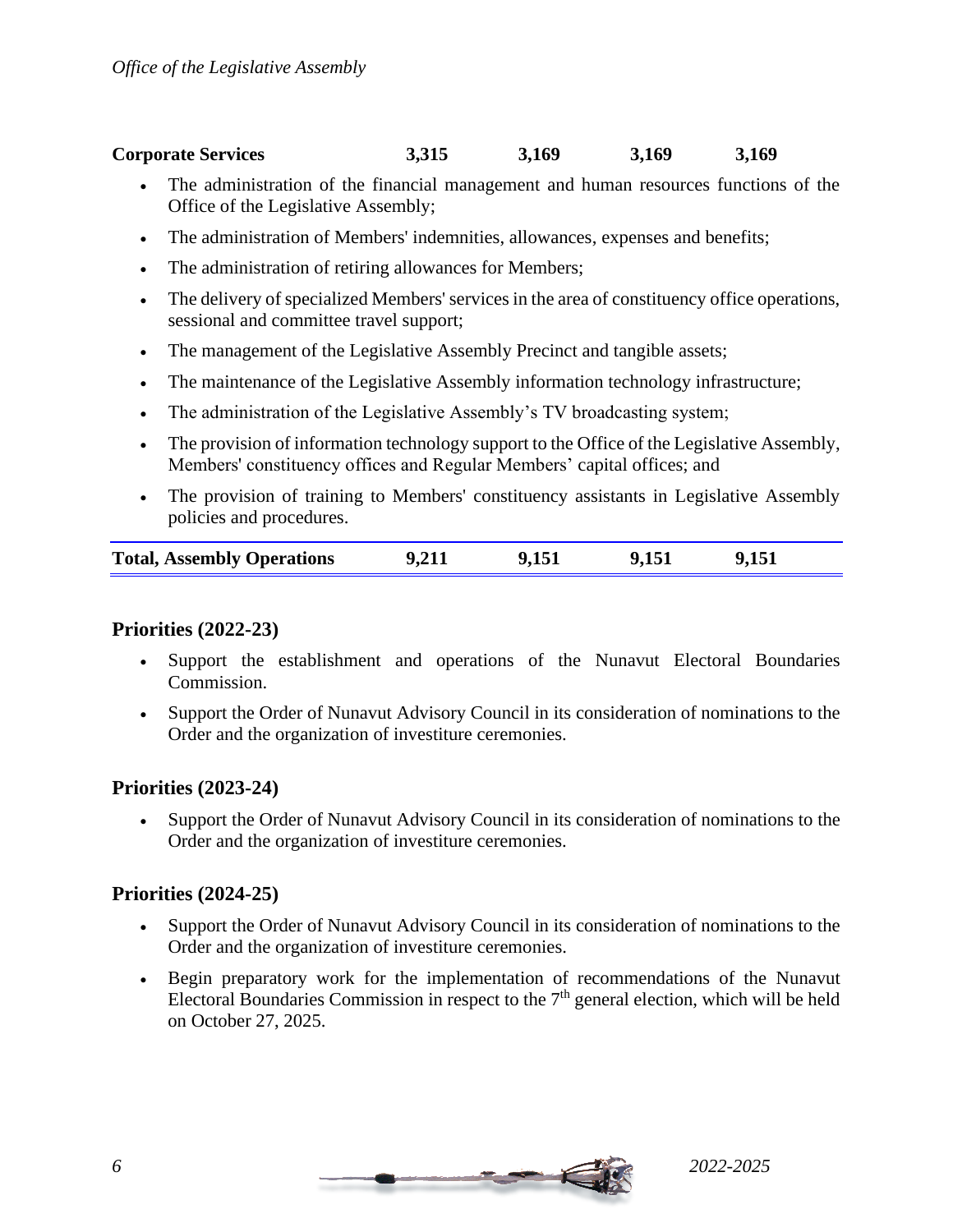## <span id="page-9-0"></span>**Expenditures on Behalf of Members**

Nunavut's *Legislative Assembly and Executive Council Act* provides for a transparent system of remuneration for Members. It also provides for the necessary resources to be made available for the engagement of Members' constituency assistants and the operation of their constituency offices. The *Legislative Assembly Retiring Allowances Act* and *Supplementary Retiring Allowances Act* are under the jurisdiction of the Legislative Assembly.

## <span id="page-9-1"></span>**Objectives**

- To administer the indemnities, allowances and benefits that are provided for by our legislative authorities; and
- To ensure that the necessary resources are made available for Members' constituency operations.

| <b>Programs</b> | <b>Budget (\$000)</b>                                                 | 2021-22 | 2022-23 | 2023-24 | 2024-25 |  |
|-----------------|-----------------------------------------------------------------------|---------|---------|---------|---------|--|
|                 | <b>Indemnity, Allowance and</b><br><b>Constituency Administration</b> | 12,225  | 13,885  | 13,885  | 13,885  |  |

- Administer the payment of all indemnities, allowances, expenses and benefits due to Members;
- Administer the payment of all Members' constituency work expense claims and constituency assistant-related expenditures;
- Administer leasing and payment for all constituency offices;
- Administer the system of retiring allowances provided to Members; and
- Prepare, in co-operation with the Department of Justice, all regulations made by the Speaker on the approval of the Management and Services Board pursuant to the *Legislative Assembly and Executive Council Act* with respect to indemnities, allowances and benefits for Members.

| <b>Total, Expenditures on</b> |        |        |        |        |
|-------------------------------|--------|--------|--------|--------|
| <b>Behalf of Members</b>      | 12,225 | 13,885 | 13,885 | 13,885 |

#### <span id="page-9-2"></span>**Priorities (2022-23)**

• Meet all statutory tabling requirements for annual reports required under the *Legislative Assembly and Executive Council Act* and other statutes under the jurisdiction of the Legislative Assembly.

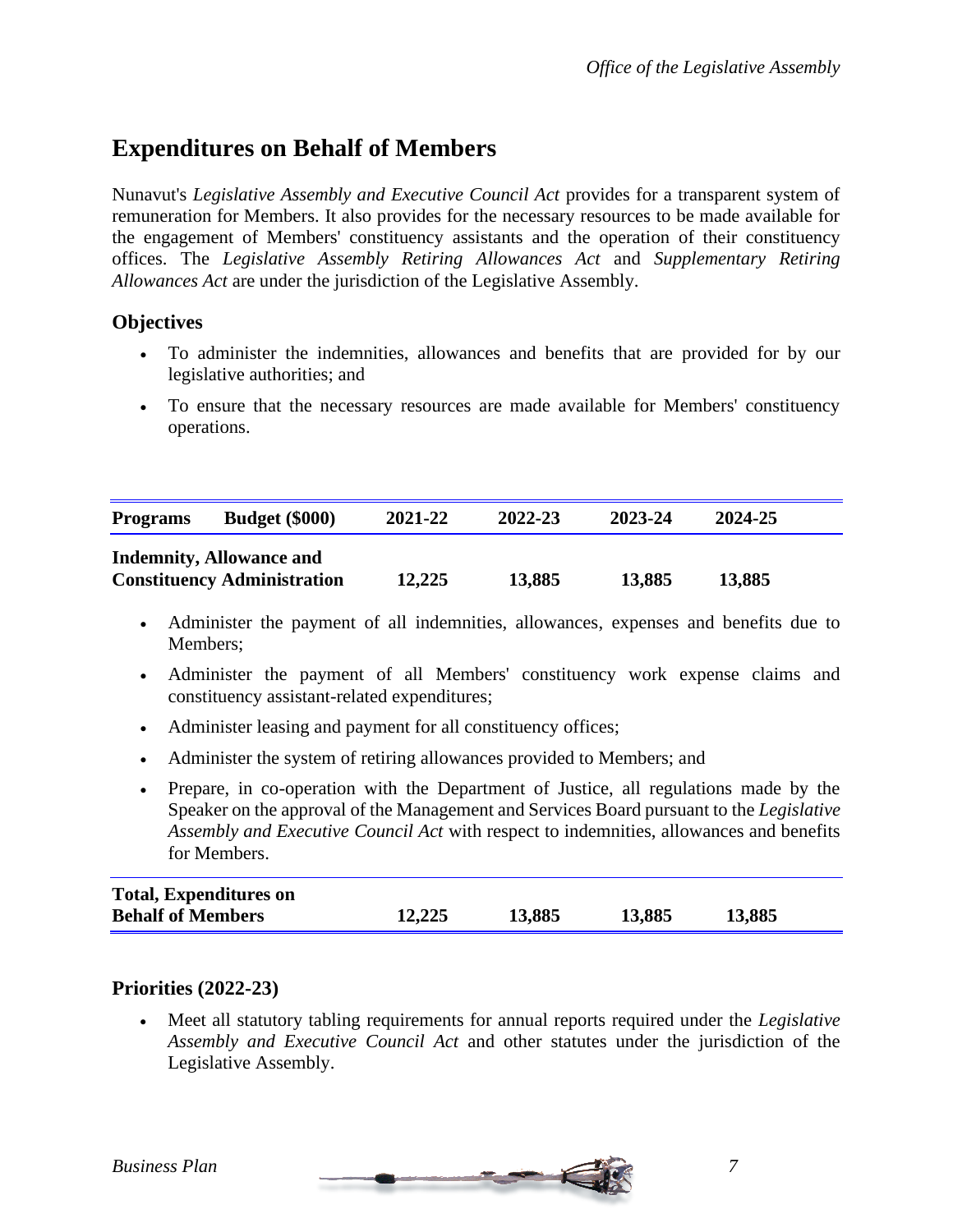## <span id="page-10-0"></span>**Priorities (2023-24)**

• Meet all statutory tabling requirements for annual reports required under the *Legislative Assembly and Executive Council Act* and other statutes under the jurisdiction of the Legislative Assembly.

## <span id="page-10-1"></span>**Priorities (2024-25)**

- Meet all statutory tabling requirements for annual reports required under the *Legislative Assembly and Executive Council Act* and other statutes under the jurisdiction of the Legislative Assembly.
- Begin preparatory work for the establishment of the 2026 Independent Commission to Review Members' Indemnities, Allowances, Expenses and Benefits, which is required by law to be established following the  $7<sup>th</sup>$  general election, which will be held on October 27, 2025.

# <span id="page-10-2"></span>**Support to Independent Officers of the Legislative Assembly**

The Legislative Assembly recommends to the Commissioner of Nunavut the appointment of five independent officers:

- 1) The Chief Electoral Officer, pursuant to the *Nunavut Elections Act*;
- 2) The Information and Privacy Commissioner, pursuant to the *Access to Information and Protection of Privacy Act*;
- 3) The Integrity Commissioner, pursuant to the *Integrity Act*;
- 4) The Languages Commissioner, pursuant to the *Official Languages Act*; and
- 5) The Representative for Children and Youth, pursuant to the *Representative for Children and Youth Act*.

The budgets for the operation of these independent offices are provided through the annual appropriations of the Legislative Assembly. Independent officers are statutorily required to submit annual reports to the Legislative Assembly concerning their activities and expenditures. Their annual budget proposals and business plans are reviewed by the Management and Services Board. We work to support these offices, in varying degrees, to ensure the functional operation of their day-to-day activities, while ensuring that their substantive independence is respected. In addition, the Auditor General of Canada reports to the Legislative Assembly of Nunavut on the financial statements of the Government of Nunavut and other matters, pursuant to the federal *Nunavut Act*.

## <span id="page-10-3"></span>**Objectives**

- To provide support to the independent officers of the Legislative Assembly;
- To ensure that their annual reports are tabled in the Legislative Assembly; and
- To organize the appearances of independent officers before committees of the Legislative Assembly.

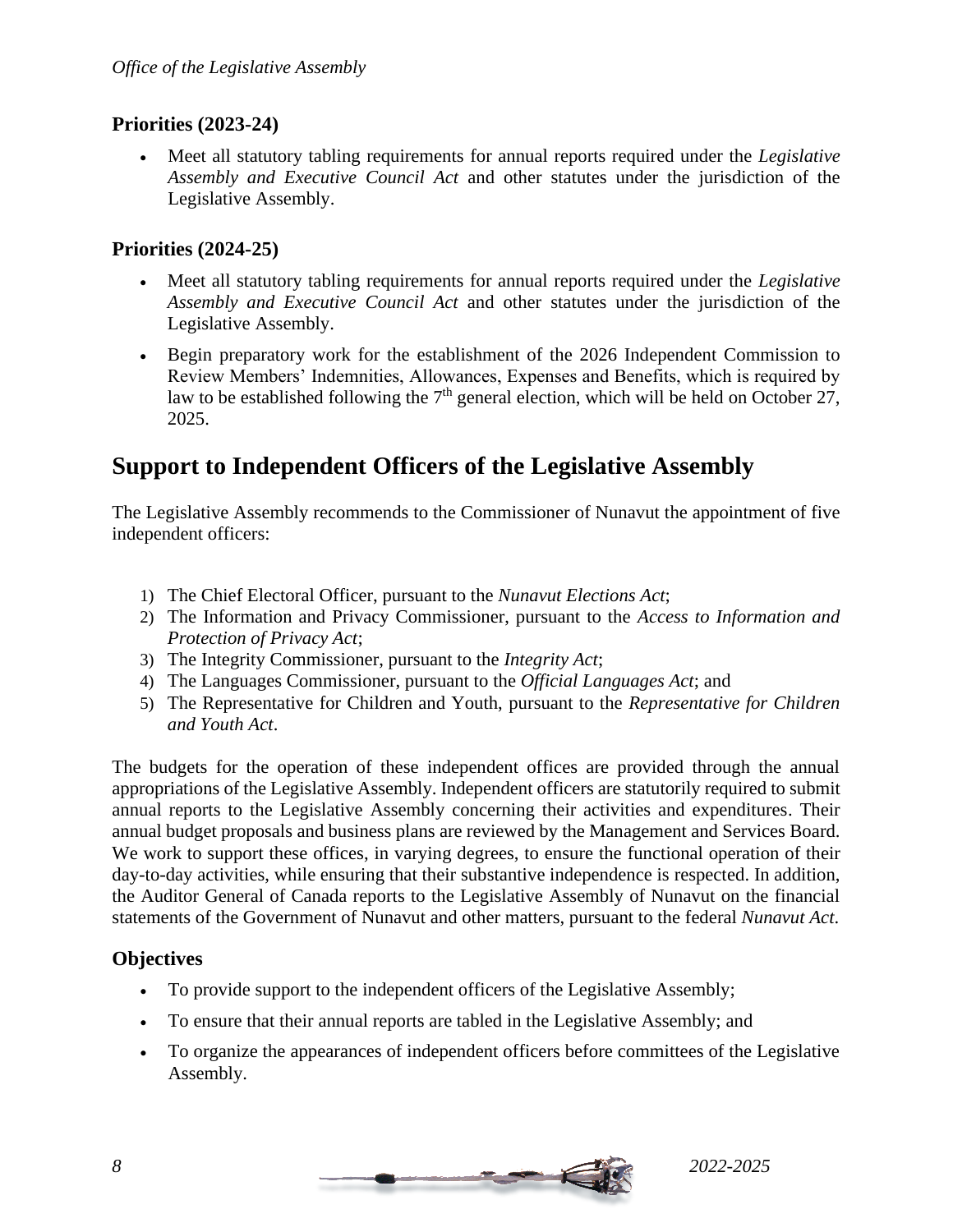| <b>Programs</b>                                         | <b>Budget (\$000)</b>                                                                                                                   | 2021-22 | 2022-23 | 2023-24 | 2024-25 |
|---------------------------------------------------------|-----------------------------------------------------------------------------------------------------------------------------------------|---------|---------|---------|---------|
|                                                         | <b>Support to the Information</b><br>and Privacy Commissioner                                                                           | 500     | 400     | 400     | 400     |
| $\bullet$                                               | Support the office in the development and administration of its annual budget;                                                          |         |         |         |         |
| $\bullet$                                               | Facilitate the translation and production of annual reports and other documents;                                                        |         |         |         |         |
|                                                         | Collaborate in the development of websites and other initiatives; and                                                                   |         |         |         |         |
|                                                         | Collaborate in the development of legislative initiatives that fall under the jurisdiction of<br>the Legislative Assembly.              |         |         |         |         |
| <b>Commissioner</b>                                     | <b>Support to the Languages</b>                                                                                                         | 1,410   | 1,290   | 1,290   | 1,290   |
| $\bullet$                                               | Support the office in the development and administration of its annual budget; and                                                      |         |         |         |         |
| $\bullet$                                               | Provide certain centralized services to the office in the areas of financial processing, human<br>resources management and contracting. |         |         |         |         |
| <b>Commissioner</b>                                     | <b>Support to the Integrity</b>                                                                                                         | 100     | 100     | 100     | 100     |
|                                                         | Support the office in the development and administration of its annual budget;                                                          |         |         |         |         |
| $\bullet$                                               | Facilitate the translation and production of annual reports and other documents;                                                        |         |         |         |         |
| $\bullet$                                               | Collaborate in the development of websites and other initiatives; and                                                                   |         |         |         |         |
| $\bullet$                                               | Collaborate in the development of legislative initiatives that fall under the jurisdiction of<br>the Legislative Assembly.              |         |         |         |         |
| <b>Support to the Chief</b><br><b>Electoral Officer</b> |                                                                                                                                         | 2,988   | 1,488   | 1,488   | 1,488   |
|                                                         | Support the office in the development and administration of its annual budget;                                                          |         |         |         |         |
| $\bullet$                                               | Collaborate in the development of websites and other initiatives; and                                                                   |         |         |         |         |

• Collaborate in the development of legislative initiatives that fall under the jurisdiction of the Legislative Assembly.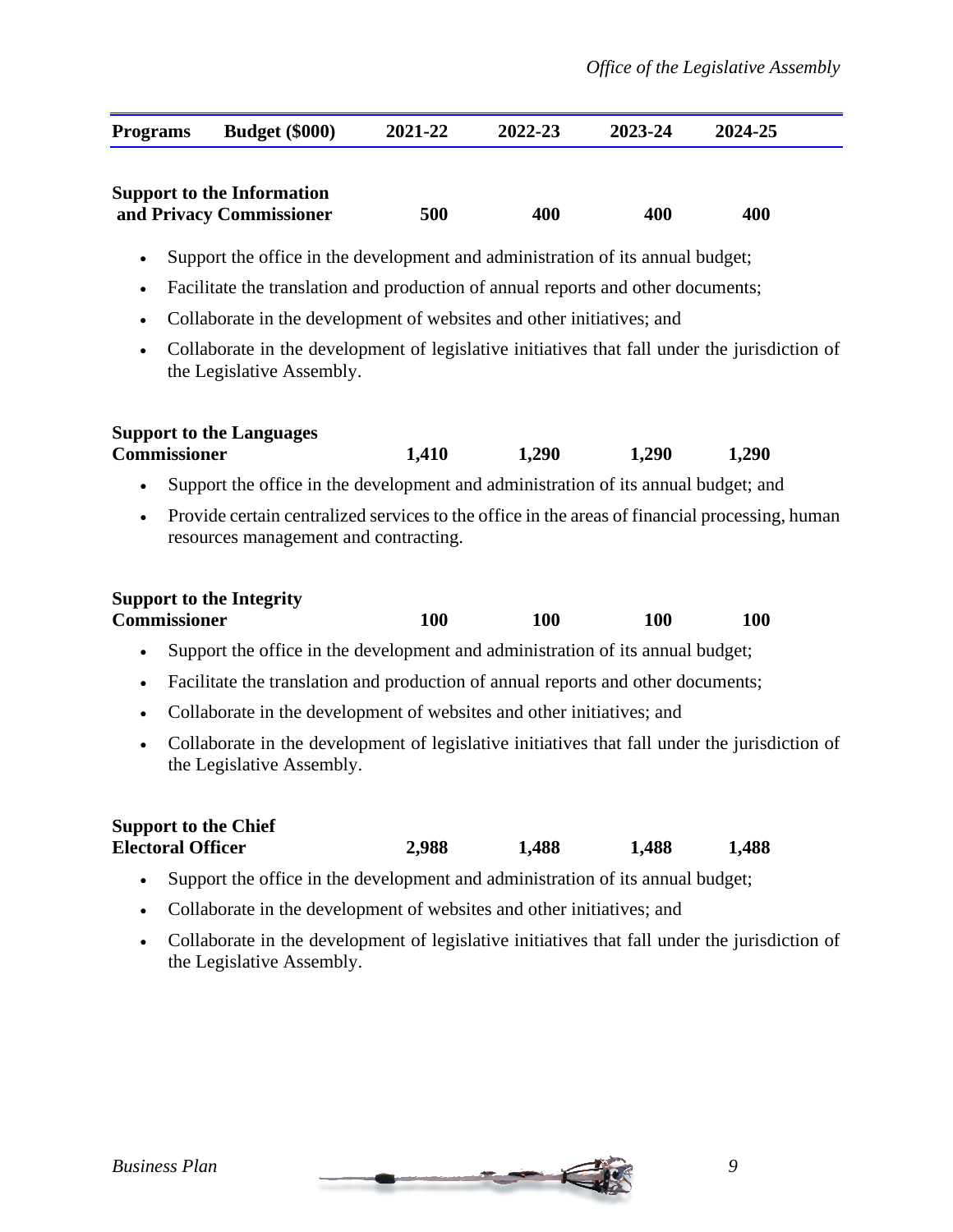## **Support to the Representative for Children and Youth 2,456 2,731 2,876 2,876**

- Support the office in the development and administration of its annual budget; and
- Provide certain centralized services to the office in the areas of financial processing, human resources management and contracting.

| <b>Total, Support to Independent</b>              |       |       |       |  |
|---------------------------------------------------|-------|-------|-------|--|
| <b>Officers of the Legislative Assembly 7,334</b> | 6,009 | 6,154 | 6,154 |  |

## <span id="page-12-0"></span>**Priorities (2022-23)**

• Initiate preparatory work in anticipation of the expiry of the appointments of the current Chief Electoral Officer (October 18, 2023) and Integrity Commissioner (October 23, 2023).

## <span id="page-12-1"></span>**Priorities (2023-24)**

• Initiate preparatory work in anticipation of the expiry of the appointments of the current Representative for Children and Youth (July 22, 2024) and Languages Commissioner (February 18, 2025).

## <span id="page-12-2"></span>**Priorities (2024-25)**

• Initiate preparatory work in anticipation of the expiry of the appointment of the current Information and Privacy Commissioner (January 11, 2026).